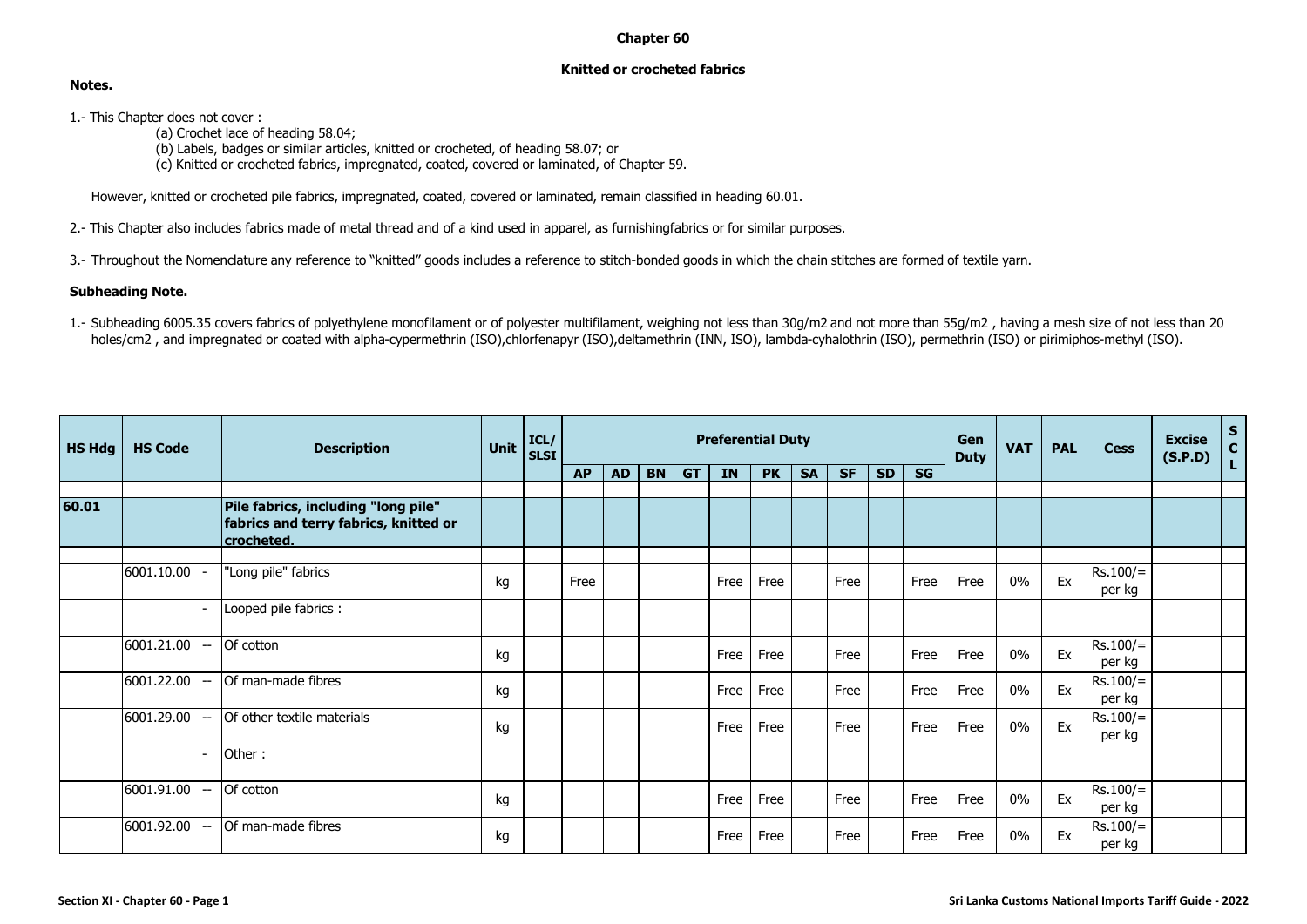| <b>HS Hdg</b> | <b>HS Code</b> | <b>Description</b>                                                                                                                                                                | <b>Unit</b> | ICL/<br><b>SLSI</b> | <b>Preferential Duty</b> |           |           |           |      |           |           |           |           |      | Gen<br><b>Duty</b> | <b>VAT</b> | <b>PAL</b> | <b>Cess</b>          | <b>Excise</b><br>(S.P.D) | $S_{C}$<br>L |
|---------------|----------------|-----------------------------------------------------------------------------------------------------------------------------------------------------------------------------------|-------------|---------------------|--------------------------|-----------|-----------|-----------|------|-----------|-----------|-----------|-----------|------|--------------------|------------|------------|----------------------|--------------------------|--------------|
|               |                |                                                                                                                                                                                   |             |                     | <b>AP</b>                | <b>AD</b> | <b>BN</b> | <b>GT</b> | IN   | <b>PK</b> | <b>SA</b> | <b>SF</b> | <b>SD</b> | SG   |                    |            |            |                      |                          |              |
|               | 6001.99.00     | Of other textile materials                                                                                                                                                        | kg          |                     |                          |           |           |           | Free | Free      |           | Free      |           | Free | Free               | 0%         | Ex         | $Rs.100/=$<br>per kg |                          |              |
| 60.02         |                | Knitted or crocheted fabrics of a<br>width not exceeding 30 cm,<br>containing by weight 5% or more of<br>elastomeric yarn or rubber thread,<br>other than those of heading 60.01. |             |                     |                          |           |           |           |      |           |           |           |           |      |                    |            |            |                      |                          |              |
|               | 6002.40.00     | Containing by weight 5% or more of<br>elastomeric yarn but not containing rubber<br>thread                                                                                        | kg          |                     |                          |           |           |           | Free | Free      |           | Free      |           | Free | Free               | 0%         | Ex         | $Rs.100/=$<br>per kg |                          |              |
|               | 6002.90.00     | Other                                                                                                                                                                             | kg          |                     |                          |           |           |           | Free | Free      |           | Free      |           | Free | Free               | 0%         | Ex         | $Rs.100/=$<br>per kg |                          |              |
| 60.03         |                | Knitted or crocheted fabrics of a<br>width not exceeding 30 cm, other<br>than those of heading 60.01 or 60.02.                                                                    |             |                     |                          |           |           |           |      |           |           |           |           |      |                    |            |            |                      |                          |              |
|               |                |                                                                                                                                                                                   |             |                     |                          |           |           |           |      |           |           |           |           |      |                    |            |            |                      |                          |              |
|               | 6003.10.00     | Of wool or fine animal hair                                                                                                                                                       | kg          |                     |                          |           |           |           | Free | Free      |           | Free      |           | Free | Free               | 0%         | Ex         | $Rs.100/=$<br>per kg |                          |              |
|               | 6003.20.00     | Of cotton                                                                                                                                                                         | kg          |                     |                          |           |           |           | Free | Free      |           | Free      |           | Free | Free               | 0%         | Ex         | $Rs.100/=$<br>per kg |                          |              |
|               | 6003.30.00     | Of synthetic fibres                                                                                                                                                               | kg          |                     |                          |           |           |           | Free | Free      |           | Free      |           | Free | Free               | 0%         | Ex         | $Rs.100/=$<br>per kg |                          |              |
|               | 6003.40.00     | Of artificial fibres                                                                                                                                                              | kg          |                     |                          |           |           |           | Free | Free      |           | Free      |           | Free | Free               | 0%         | Ex         | $Rs.100/=$<br>per kg |                          |              |
|               | 6003.90.00     | Other                                                                                                                                                                             | kg          |                     |                          |           |           |           | Free | Free      |           | Free      |           | Free | Free               | 0%         | Ex         | $Rs.100/=$<br>per kg |                          |              |
| 60.04         |                | Knitted or crocheted fabrics of a<br>width exceeding 30 cm, containing by<br>weight 5% or more of elastomeric<br>yarn or rubber thread, other than<br>those of heading 60.01.     |             |                     |                          |           |           |           |      |           |           |           |           |      |                    |            |            |                      |                          |              |
|               | 6004.10.00     | Containing by weight 5% or more of                                                                                                                                                |             |                     |                          |           |           |           |      |           |           |           |           |      |                    |            |            | $Rs.100/=$           |                          |              |
|               |                | elastomeric yarn but not containing rubber<br>thread                                                                                                                              | kg          |                     |                          |           |           |           | Free | Free      |           | Free      |           | Free | Free               | 0%         | Ex         | per kg               |                          |              |
|               | 6004.90.00     | Other                                                                                                                                                                             | kg          |                     |                          |           |           |           | Free | Free      |           | Free      |           | Free | Free               | $0\%$      | Ex         | $Rs.100/=$<br>per kg |                          |              |
|               |                |                                                                                                                                                                                   |             |                     |                          |           |           |           |      |           |           |           |           |      |                    |            |            |                      |                          |              |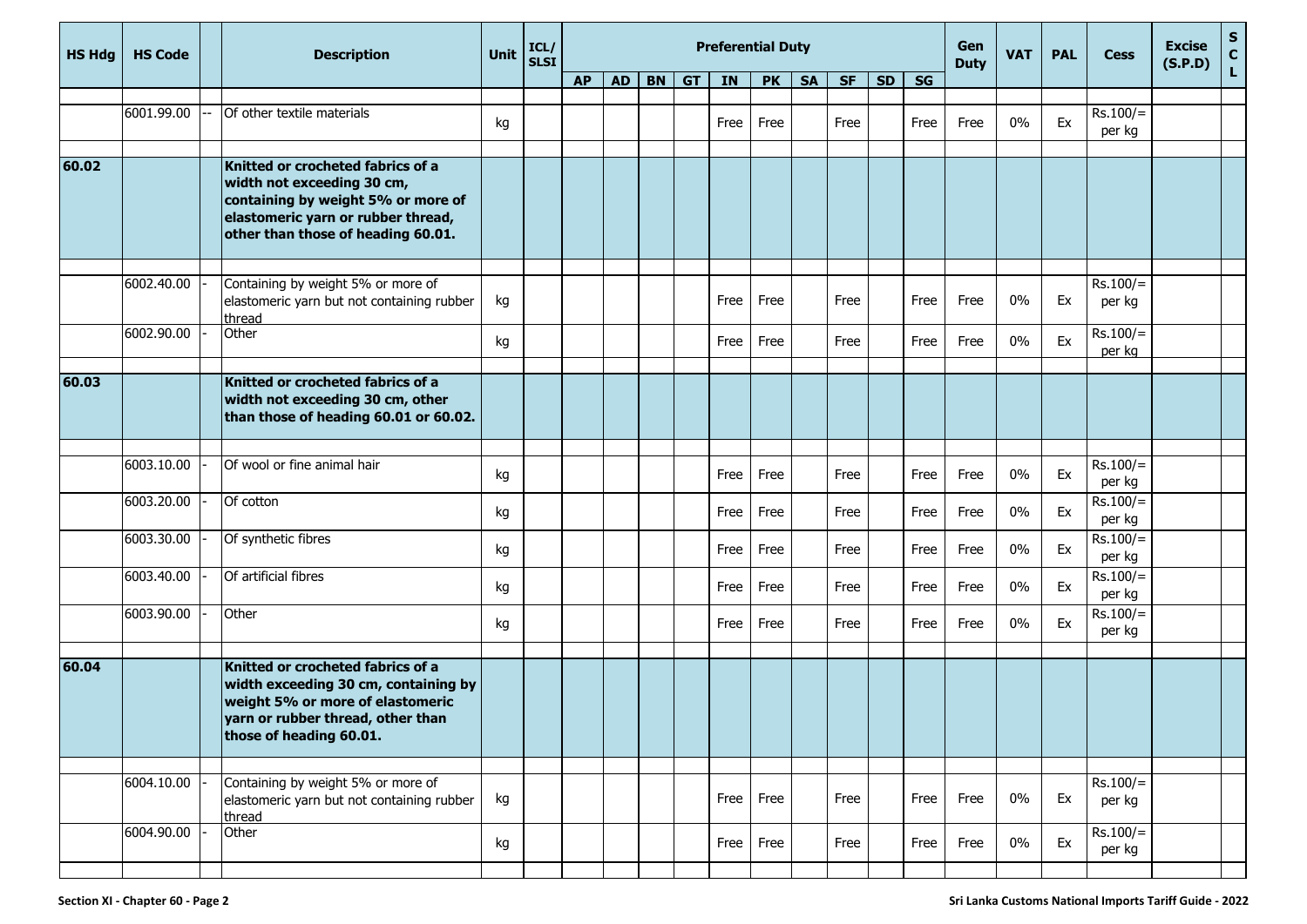| <b>HS Hda</b> | <b>HS Code</b> | <b>Description</b> | <b>Unit</b>                                                                                                                | ICL/<br><b>SLSI</b> |  |           |           |           |    | <b>Preferential Duty</b> | Gen<br><b>Duty</b> | <b>VAT</b> | <b>PAL</b> | <b>Cess</b> | <b>Excise</b><br>(S.P.D) | $\mathbf S$<br>$\frac{c}{L}$ |       |    |                      |  |  |
|---------------|----------------|--------------------|----------------------------------------------------------------------------------------------------------------------------|---------------------|--|-----------|-----------|-----------|----|--------------------------|--------------------|------------|------------|-------------|--------------------------|------------------------------|-------|----|----------------------|--|--|
|               |                |                    |                                                                                                                            |                     |  | <b>AP</b> | <b>AD</b> | <b>BN</b> | GT | <b>IN</b>                | PK                 | <b>SA</b>  | <b>SF</b>  | <b>SD</b>   | $\overline{\text{SG}}$   |                              |       |    |                      |  |  |
| 60.05         |                |                    | Warp knit fabrics (including those<br>made on gallon knitting machines),<br>other than those of headings 60.01 to<br>60.04 |                     |  |           |           |           |    |                          |                    |            |            |             |                          |                              |       |    |                      |  |  |
|               |                |                    |                                                                                                                            |                     |  |           |           |           |    |                          |                    |            |            |             |                          |                              |       |    |                      |  |  |
|               | 6005.21.00     |                    | Of cotton:<br>Unbleached or bleached                                                                                       | kg                  |  |           |           |           |    | Free                     | Free               |            | Free       |             | Free                     | Free                         | $0\%$ | Ex | $Rs.100/=$<br>per kg |  |  |
|               | 6005.22.00     |                    | Dyed                                                                                                                       | kg                  |  |           |           |           |    | Free                     | Free               |            | Free       |             | Free                     | Free                         | 0%    | Ex | $Rs.100/=$<br>per kg |  |  |
|               | 6005.23.00     |                    | Of yarns of different colours                                                                                              | kg                  |  |           |           |           |    | Free                     | Free               |            | Free       |             | Free                     | Free                         | 0%    | Ex | $Rs.100/=$<br>per kg |  |  |
|               | 6005.24.00     |                    | Printed                                                                                                                    | kg                  |  |           |           |           |    | Free                     | Free               |            | Free       |             | Free                     | Free                         | 0%    | Ex | $Rs.100/=$<br>per kg |  |  |
|               |                |                    | Of synthetic fibres :                                                                                                      |                     |  |           |           |           |    |                          |                    |            |            |             |                          |                              |       |    |                      |  |  |
|               | 6005.35.00     | $\mathbf{u}$       | Fabrics specified in Subheading Note 1 to<br>this chapter                                                                  | kg                  |  |           |           |           |    | Free                     | Free               |            | Free       |             | Free                     | Free                         | 0%    | Ex | $Rs.100/=$<br>per kg |  |  |
|               | 6005.36.00     |                    | Other, unbleached or bleached                                                                                              | kg                  |  |           |           |           |    | Free                     | Free               |            | Free       |             | Free                     | Free                         | $0\%$ | Ex | $Rs.100/=$<br>per kg |  |  |
|               | 6005.37.00     | l--                | Other, dyed                                                                                                                | kg                  |  |           |           |           |    | Free                     | Free               |            | Free       |             | Free                     | Free                         | 0%    | Ex | $Rs.100/=$<br>per kg |  |  |
|               | 6005.38.00     |                    | Other, of yarns of different colours                                                                                       | kg                  |  |           |           |           |    | Free                     | Free               |            | Free       |             | Free                     | Free                         | 0%    | Ex | $Rs.100/=$<br>per kg |  |  |
|               | 6005.39.00     |                    | Other, printed                                                                                                             | kg                  |  |           |           |           |    | Free                     | Free               |            | Free       |             | Free                     | Free                         | 0%    | Ex | $Rs.100/=$<br>per kg |  |  |
|               |                |                    | Of artificial fibres :                                                                                                     |                     |  |           |           |           |    |                          |                    |            |            |             |                          |                              |       |    |                      |  |  |
|               | 6005.41.00     |                    | Unbleached or bleached                                                                                                     | kg                  |  |           |           |           |    | Free                     | Free               |            | Free       |             | Free                     | Free                         | 0%    | Ex | $Rs.100/=$<br>per kg |  |  |
|               | 6005.42.00     |                    | Dyed                                                                                                                       | kg                  |  |           |           |           |    | Free                     | Free               |            | Free       |             | Free                     | Free                         | 0%    | Ex | $Rs.100/=$<br>per kg |  |  |
|               | 6005.43.00     |                    | Of yarns of different colours                                                                                              | kg                  |  |           |           |           |    | Free                     | Free               |            | Free       |             | Free                     | Free                         | 0%    | Ex | $Rs.100/=$<br>per kg |  |  |
|               | 6005.44.00     |                    | Printed                                                                                                                    | kg                  |  |           |           |           |    | Free                     | Free               |            | Free       |             | Free                     | Free                         | 0%    | Ex | $Rs.100/=$<br>per kg |  |  |
|               | 6005.90.00     |                    | Other                                                                                                                      | kg                  |  |           |           |           |    | Free                     | Free               |            | Free       |             | Free                     | Free                         | $0\%$ | Ex | $Rs.100/=$<br>per kg |  |  |